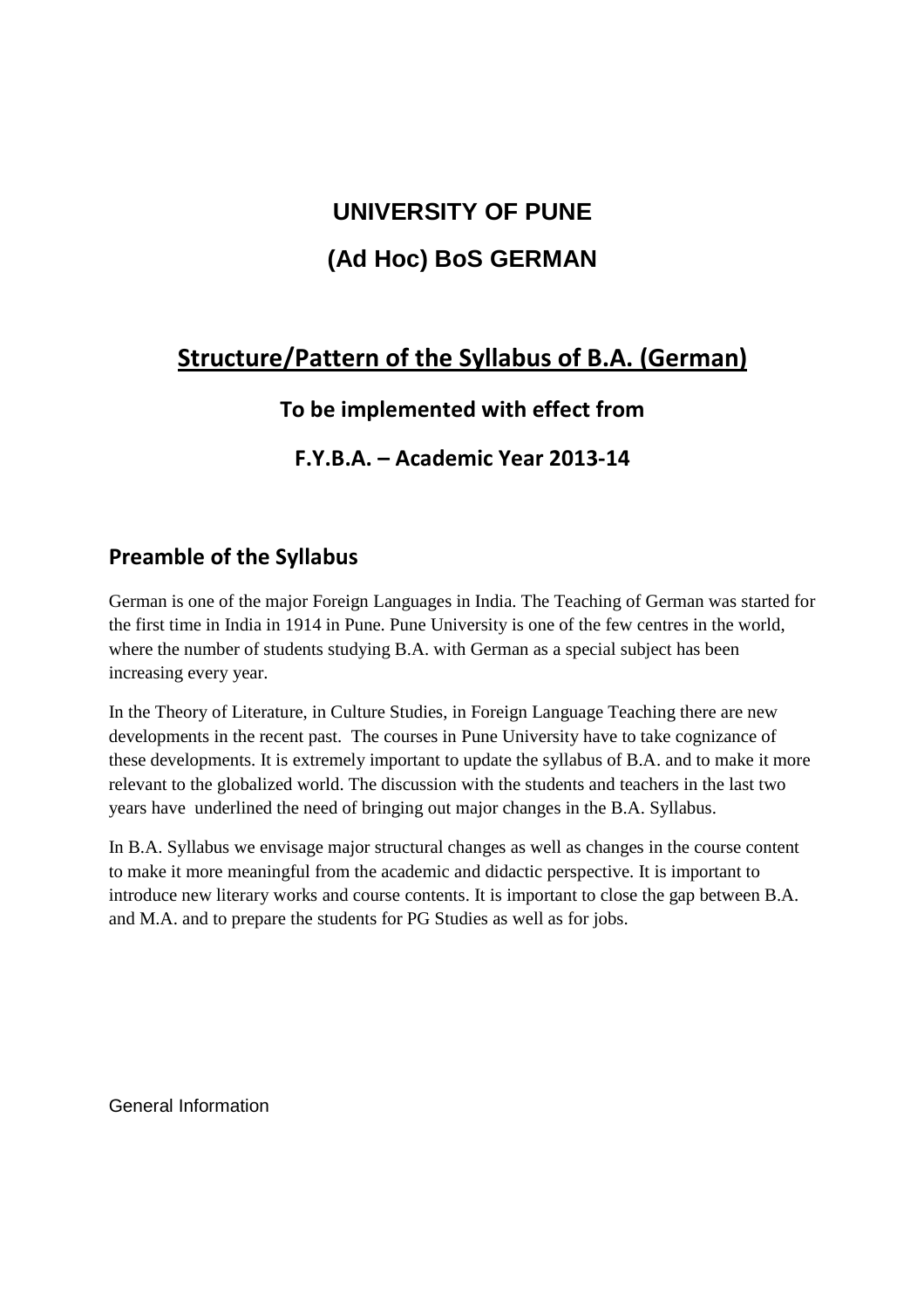# **Bachelor of Arts with German as a General/ Special subject :**

- 1. Eligibility for all the courses: Minimum qualifications :  $12<sup>th</sup>$  Standard in any faculty.
- 2. Pattern: 80 20
- 3. Pattern of Examination for all the courses: As per the University rules Specific aspects, if any, are mentioned in the respective courses.
- 4. Standard of Passing for all the courses: As per the University rules
- 5. ATKT Rules for all the courses: As per the University rules
- 6. Award of Class for all the courses: As per the University rules
- 7. Verification/Revaluation for all the courses: As per the University rules
- 8. Structure of the courses:
	- a) All courses are compulsory.
	- b) Medium of instruction: German
- 9. Equivalence of previous syllabus with proposed syllabus: 100% equivalent to the syllabus of 2008

**University of Pune B.A. German**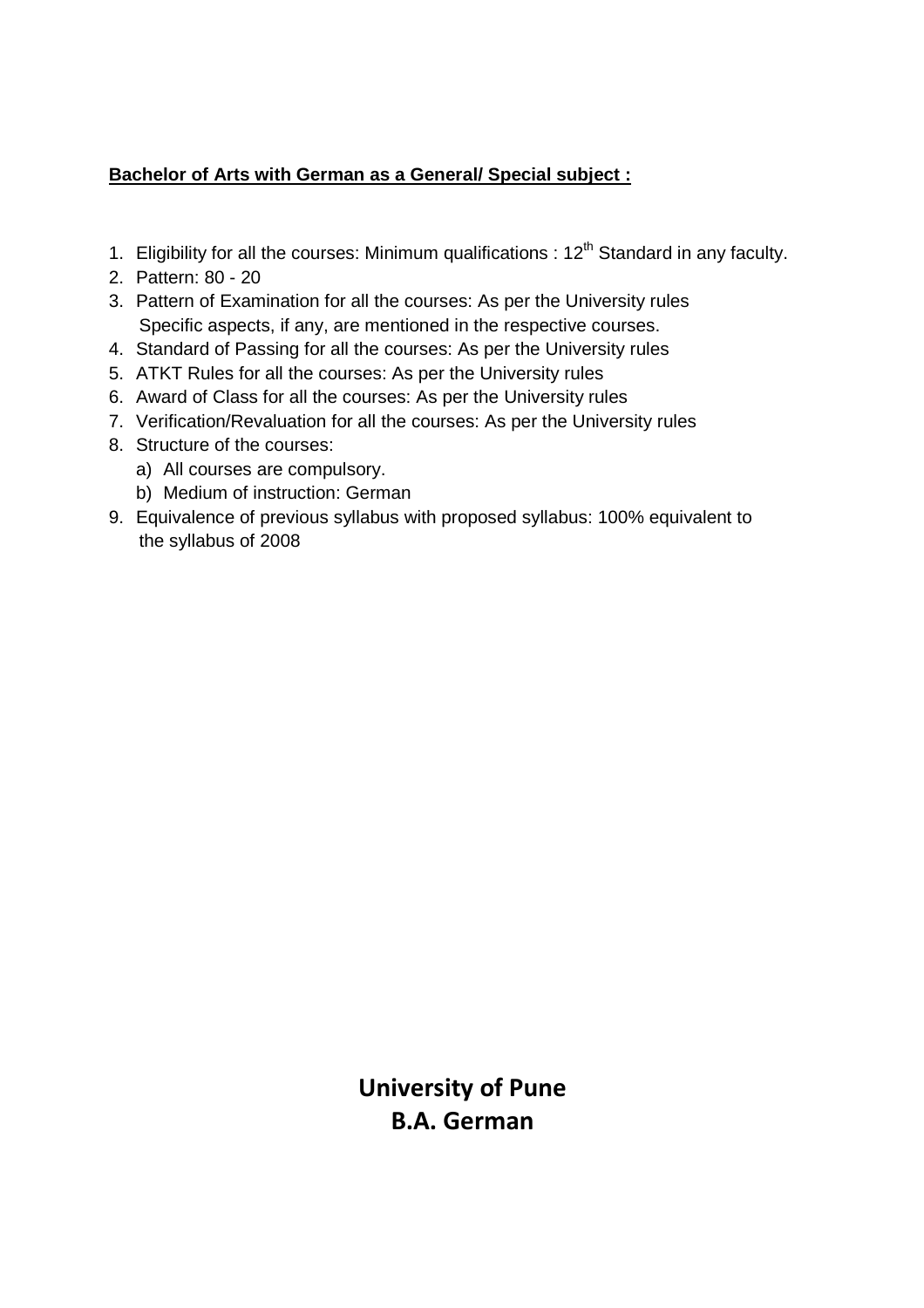**F.Y.B.A.** 

- **G1 A- German General 1: Basic Course**
- **G1 B- German General 1: Advanced Course**

## **S.Y.B.A.**

- **G2- German General 2**
- **S1- German Special paper 1: History and literature in 20th century**
- **S2- German Special paper 2: Study of culture and literary works**

**T.Y.B.A.** 

- **G3- German General 3**
- **S3- German Special paper 3: History, culture and literature**
- **S4- German special paper 4: Study of Philosophy and history of literature**

 **\*\*\*\*\*\*\*\*\*\*\*** 

## **F.Y.B.A.**

## **G1A - German General 1: Basic Course**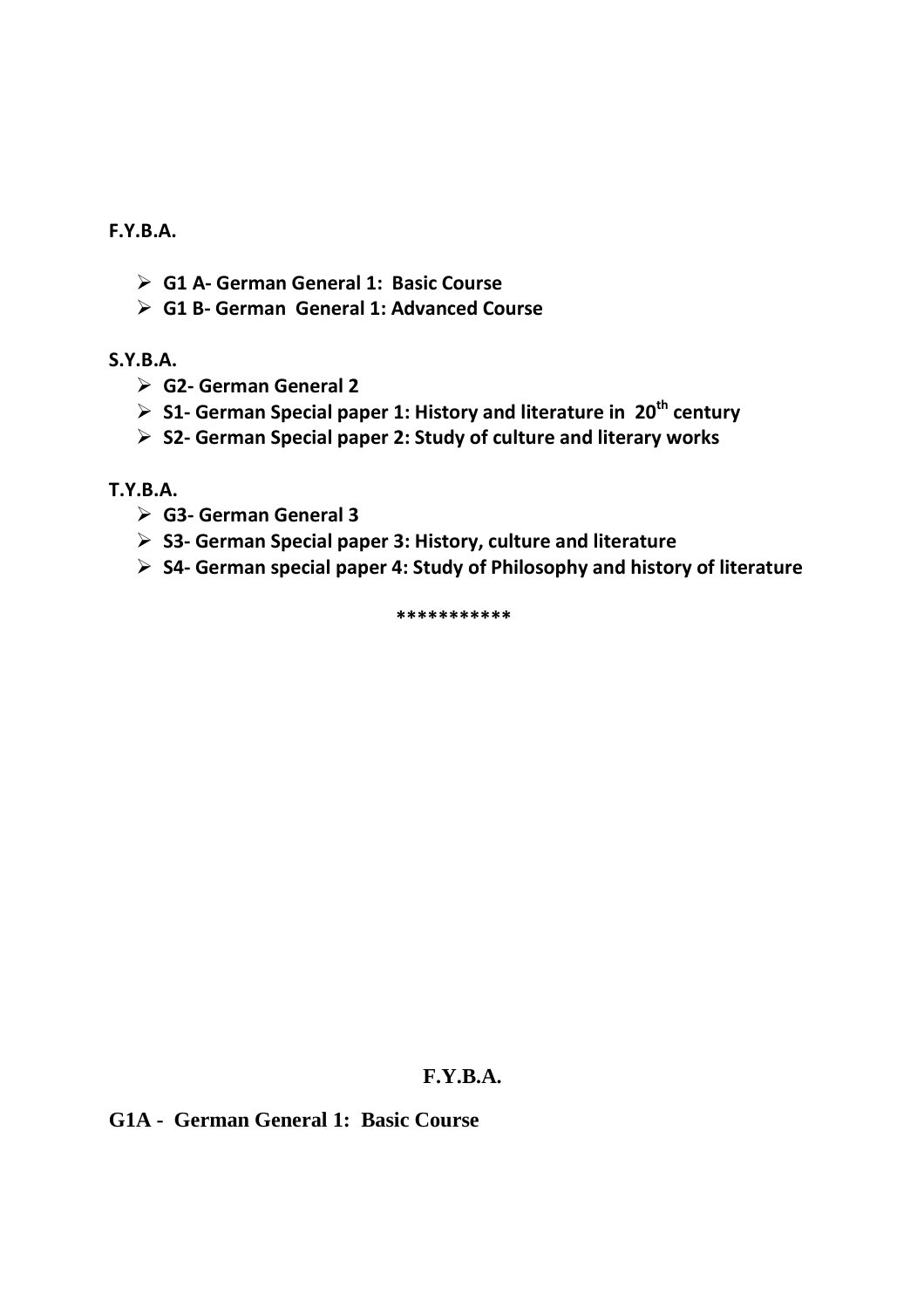### **Objectives:**

This basic language course is designed for the F.Y.B.A. students without any prior knowledge of German. It focuses on basic grammar, vocabulary of around 2500 words, basic reading, writing, speaking and listening skills. This will enable the Students to communicate in simple German in basic day- to- day communication.

### **Course Content:**

-Prescribed Textbook : Lagune 1(chapter 1 to chapter 6) + Lagune 2(chapter 1) Total 7 chapters

-Basic grammar and vocabulary (around 2500) covered in the Textbook

### **Exam Pattern:**

| <b>Division of Marks</b><br>for Term end Examination: | <b>Total Marks: 60</b> |
|-------------------------------------------------------|------------------------|
| Written examination                                   | 50                     |
| Dictation:                                            | 10                     |
|                                                       |                        |
| <b>Division of Marks</b><br>for Annual Examination:   | <b>Total Marks: 80</b> |
| Written examination                                   | 60                     |
| listening Comprehension                               | 10                     |

## **G1B - German General 1: Advanced Course**